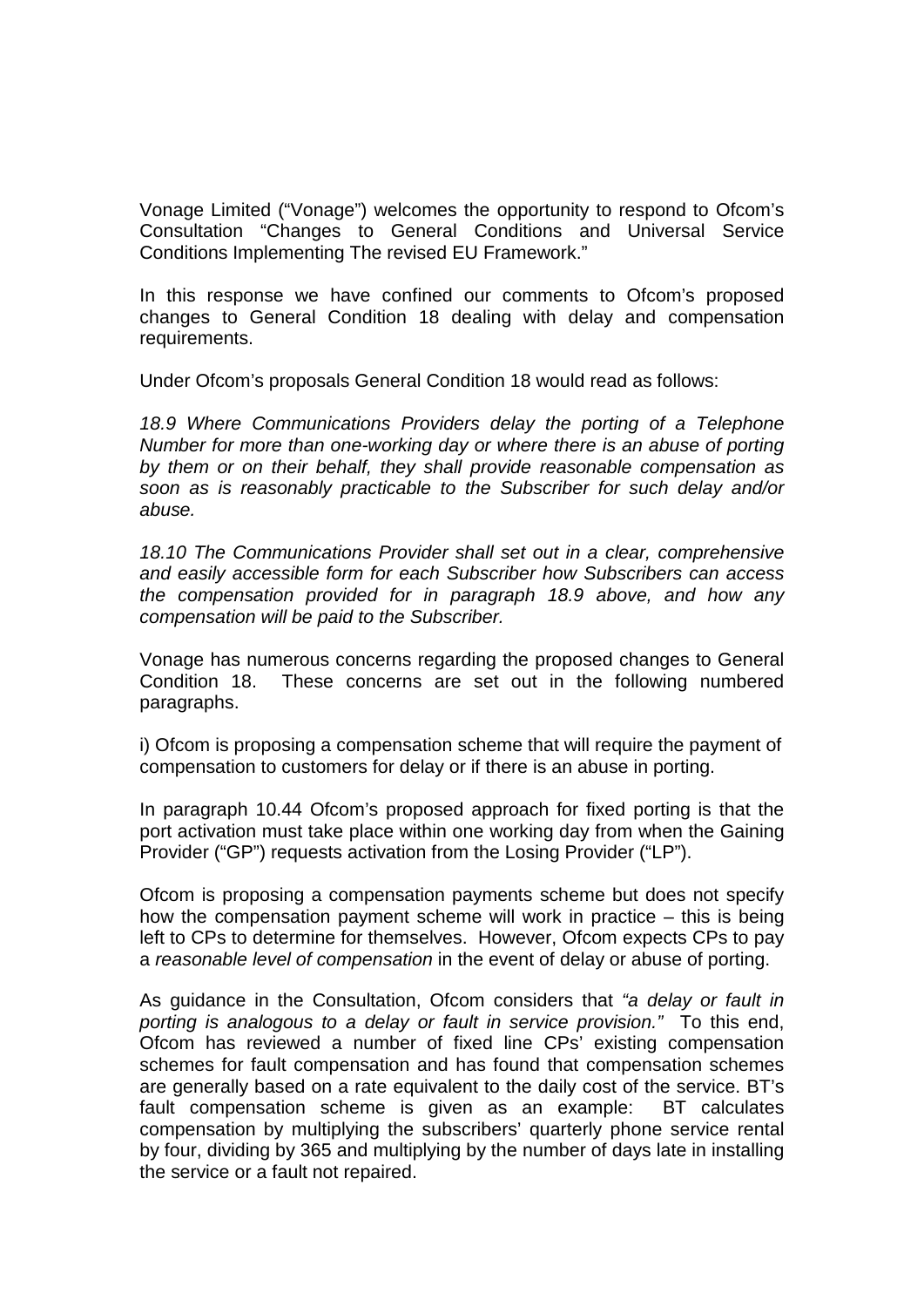There is a fundamental flaw in Ofcom's methodology for compensation because Ofcom is assuming that porting of a number is always a pre-requisite for providing service – Ofcom makes the assumption that a telephone number = telephony service provision so that a delay or fault in porting is analogous to a delay or fault in service provision; this presupposes that if a port is delayed then service provision will likewise be delayed. This is not necessarily the case. For VoIP providers such as Vonage the porting in of a number is not a pre-requisite for establishing VoIP service activation **provided that** the customer keeps their existing broadband service. When a Vonage customer initially subscribes to Vonage that customer is allocated a new geographic telephone number by Vonage and that number is activated on the Vonage service commencement date. Following the service activation date (the date on which Vonage customers can make and receive calls utilising the Vonage service) a customer can then choose to port in or port out their telephone number. It is the consumer protection issues surrounding a Vonage customer subsequently wishing to port in their existing dsl telephone number (e.g., BT number) to Vonage (or any VoIP provider) that Ofcom has failed to address in its consultation*.*

Currently the dsl connection will be lost when porting the number which is assigned to the underlying telephone service to a new telephone service which is to be provided via the existing dsl service (e.g. VoIP service). Upon porting the number, the telephone & dsl services are both ceased **leaving the customer without any fixed line connectivity whatsoever**.

Practical example of the problem:

A customer with dsl broadband on their line decides to port their number to another CP. Customer approaches the CP and requests a number port. The CP follows the standard process and ports the customer's number. As a consequence of porting out a number, BT disconnects the customer's voice service and because the dsl connectivity is dependant on the presence of an underlying telephony service the dsl connection is ceased also. **The result is that the customer loses both their voice service and their dsl connection**.

This situation occurs despite the fact that the customer never approached their existing provider with a request for any of their services to be disconnected. However both voice service and their dsl service will have been disconnected.

The loss of all services running across a dsl connection on porting of a number from a dsl provider to a VoIP provider is a consequence that consumers are not aware of at the time they put in a request for porting their number to a VoIP provider.

The consumer protection solution to prevent this situation would be for BT (dsl provider) to automatically re-number the line on porting. This simple solution is, however, a long way off. The FSC submitted an SOR to Openreach back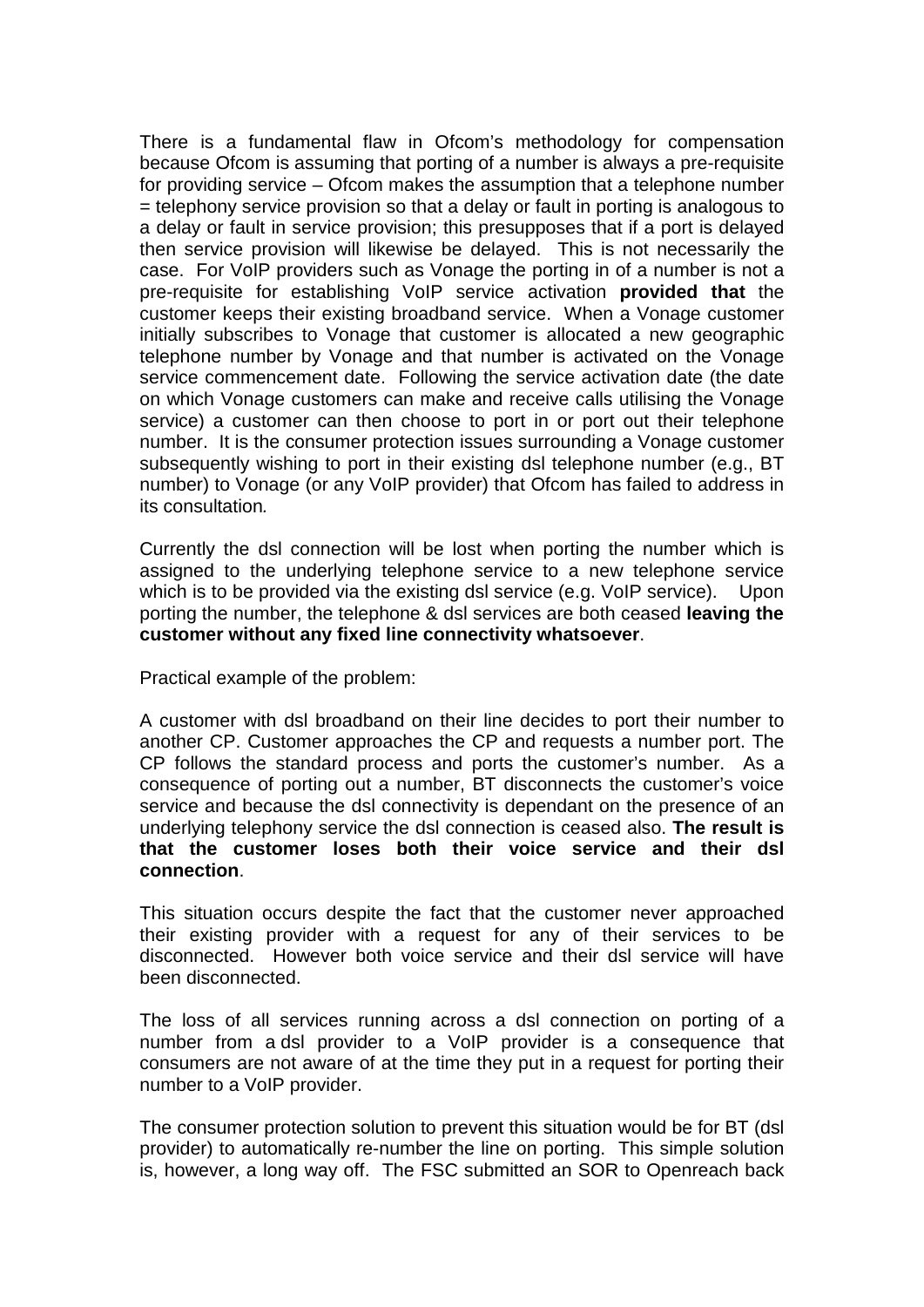in September 2007 seeking this solution. Currently, the OTA is working with industry to push for an Openreach product to address the problem. However, **some 4 years on we are still no nearer a solution**. It is therefore highly regrettable that Ofcom has not used its consultation concerning amendments to GC 18 to address this particular problem which will not be solved by the payment of compensation as envisaged under current proposals. The real issue is loss of service in the circumstances detailed above. The elimination of this consumer harm will not be resolved until Ofcom takes direct consumer protection steps to bring about the adoption by Openreach and other WLR CPs of proposals which will cause the dsl line to be renumbered on porting.

ii) Ofcom's proposals do not deal with how compensation is to be measured where the customer is requesting a port out to a more expensive GP service. If the delay is caused by the LP it is unclear how "reasonable compensation" should be calculated in these circumstances. It is unclear whether compensation should be calculated according to the LP's own formula for compensation or whether it should be calculated according to the higher costs of the GP's service. For example, using BT's fault compensation formula (as set out in (i) above), a VoIP provider's compensation levels would be calculated at a few pence for each day of delay. However, would this level of compensation be deemed reasonable when the customer is seeking a port when switching to a GP's more expensive service (to BT for example)? Basing the level of compensation on the value of the GP's service could lead to frankly farcical results. Look, for example, at the cost of BT's ISDN2e ISDN30 services. These are high value services where compensation levels could run into hundreds of £££s. It would be unreasonable and disproportionate for an LP to be required to pay these high levels of compensation. The flaw in Ofcom's thinking behind compensation is the assumption that a telephone number = service provision (i.e. that a delay or fault in porting is analogous to a delay or fault in service provision). On the other hand, and at the other end of the spectrum, Ofcom in its consultation on geographic numbers has calculated (paragraph 6.58 of the consultation on geographic numbers) that the cost of a telephone number is 10 pence per number per year. If the cost of a telephone number is 10 pence per number per year then there is no logic to a CP being required to pay higher levels of compensation based on service provision. If the level of compensation is payable due to the failure to release a number then surely the amount of compensation payable should be related to the actual cost allocated to that number – not the service that would be run over that number.

iii) Ofcom in paragraph 10.62 of the Consultation states that it does not expect the cost of its proposals to be onerous as any scheme could be run in tandem with the obligatory ADR processes. Ofcom assumes that costs to administer the schemes and make payments to subscribers in relation to delayed porting will always ultimately be borne by the CP responsible for the delayed port. This is not going to be the case for a number of reasons:

Ofcom itself in paragraph 10.38 acknowledges that the complexity of the port process increases where multiple parties are involved. It would not be unusual for four parties to be involved in a port request: the GP, the LP, the Range